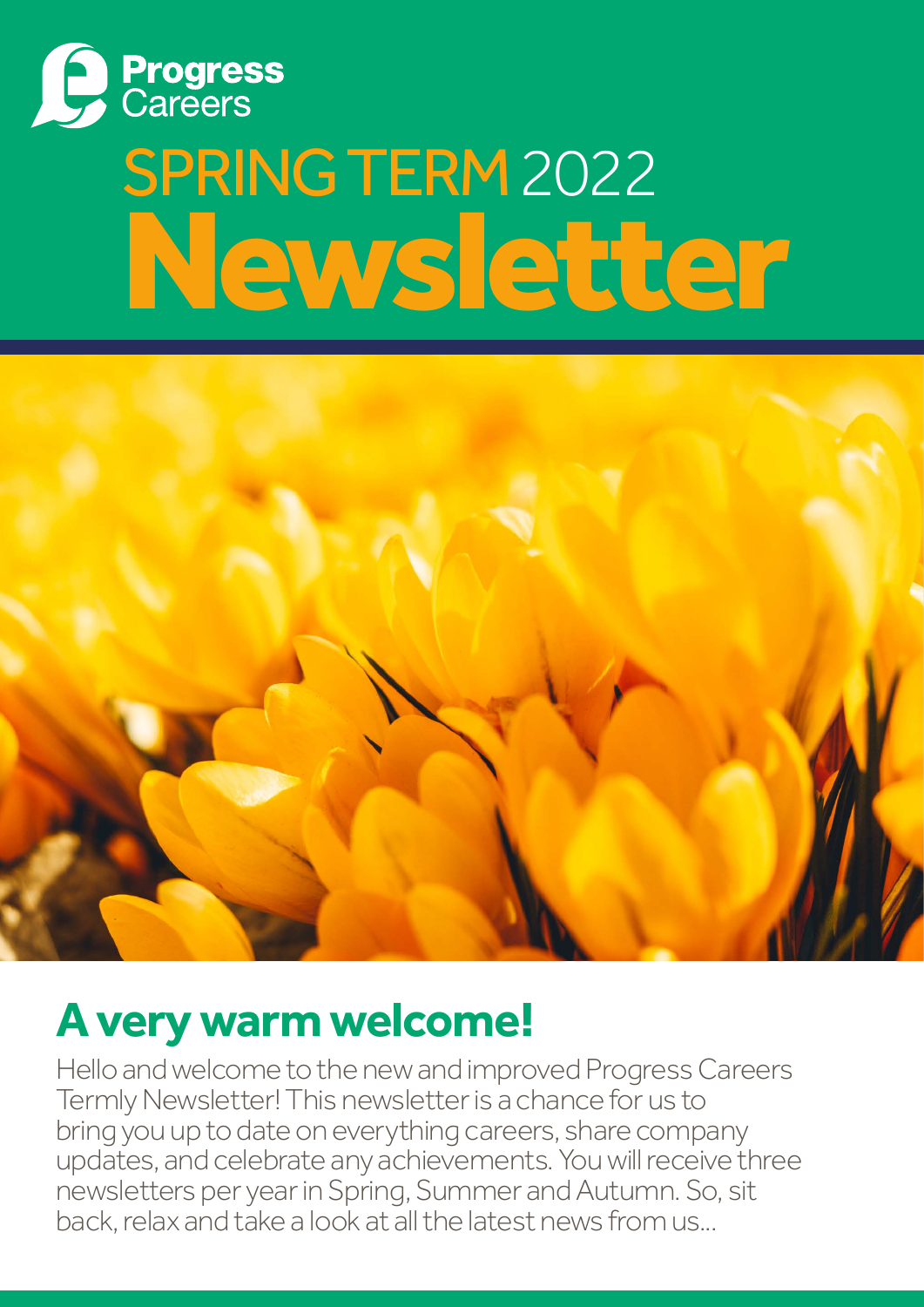## **A message from the previous owners**

The previous owners and founders of CareersInc (the former name of Progress Careers), Deb Norton and Jacqui Jameson wish to say farewell to everyone they knew across the business: "We are so pleased to see the business in such safe hands and we can see that the company is going to go from strength to strength in the coming years. We enjoyed many years in the sector and with many of you in the schools and have many fond memories. We wish you all the very best for the future and look forward to seeing your collective achievements".



### **Microsites**

#### **We hope that you like the new look of the microsites that we have created for your school.**

You will see a lot more information on there for students, parents and staff. We have had some great feedback on the new branding and the look and feel of the microsites. If you haven't yet linked this to your school website, make sure that you do this as soon as possible as the old links have now expired.

# **Moving forward...**

**We are really pleased to report that the development of our app to replace the current tracking system is currently under the testing phase and will be piloted in a small selection of schools in the Spring Term.**

All being well, we aim to roll out iProgress to all of our schools later this year. The app will see the digitalisation of our management information systems, greater opportunity for advisers to interact with students, more visibility of destination tracking for schools and career leaders and much more. Closer to the launch be will be delivering launch presentations and offering significant support to aid the transition.

\We look forward to reporting back on the results of the testing and pilots very soon…

#### **Destination Data**

#### **You should have all now received your data dashboards for the 2021 leavers\*.**

This year has been harder than ever to collect reliable and informed data from colleges, sixth forms and training providers. Not only with the restrictions to sharing data that GDPR brings, but also the delays in starts and changes to students plans due to Covid-19. It has been an ever-changing landscape for our advisers and the management team to navigate. It is great to report that across all of the schools we support, we report an average NEET figure of <1%

We aim to improve the efficiency of data collection and analysis through iProgress.

*\*NEETs data collected in October 2021 and is subject to change based on LA data collection for published DfE measures.*

### **Podcast plans**

**We have some exciting plans to build up a bank of 10-minute podcasts with some really inspiring individuals who can talk about their journey, current career, and top tips for young people.**

These will be great to support your CEIAG programme through tutor times and will be available through our YouTube channel.

If anyone knows of anyone who would be happy to feature on a podcast with one of our advisers, please get in touch with your Operations Manager.